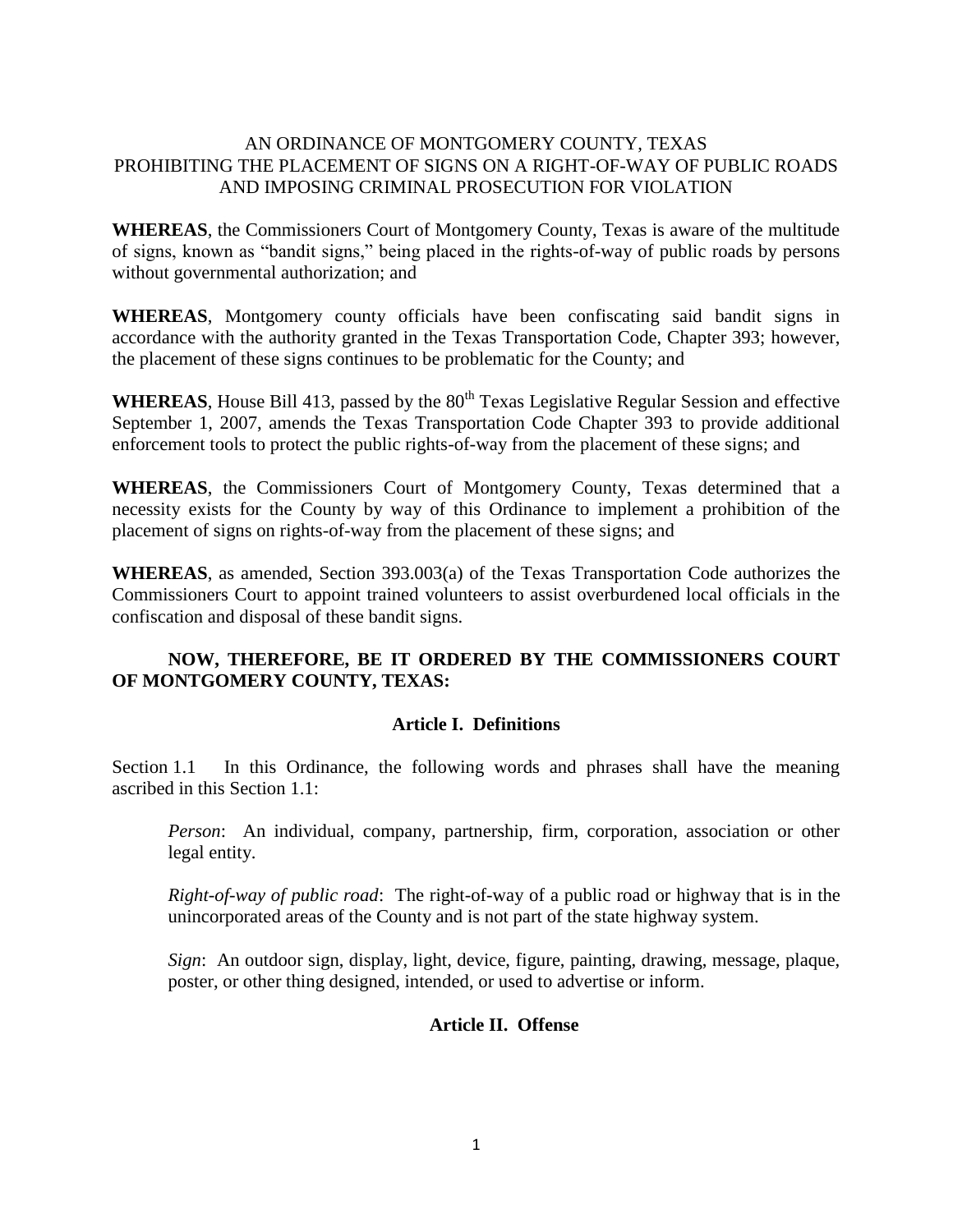Section 2.1 Pursuant to the provisions of Chapter 393 of the Texas Transportation Code, a person may not place, nor commission the placement of a sign on a right-of-way of a public road, unless the placement is authorized by state law.

Section 2.2 A person commits an offense if the person violates Section 2.1.

# **Article III. Exception**

Section 3.1 The offense does not apply to a temporary directional sign or kiosk approved by the state, or erected or approved by the County as part of a program approved by the Texas Department of Transportation and administered by the state or the County on a public road within the unincorporated areas of Montgomery County, Texas.

Section 3.2 The offense does not apply to a sign placed in a right-of-way by a public utility or its contractor for purposes of the utility.

# **Article IV. Criminal Prosecution**

Section 4.1 A person found to have committed the offense set forth under Article II of this Ordinance shall be subject to criminal prosecution by the District or County Attorney.

Section 4.2 An offense under Article II of this Ordinance is a Class C misdemeanor and is punishable by a fine not to exceed \$500.00, pursuant to Section 12.23 of the Texas Penal Code.

# **Article V. Confiscation and Notice**

Section 5.1 A Sheriff, Constable, or other trained volunteer authorized by the Commissioners Court of the County may confiscate a sign placed in violation of this Ordinance.

Section 5.2 Subject to Articles VI and VIII of this Ordinance, if the owner of a confiscated sign is known, the Sheriff or Constable shall notify the owner of the confiscation by certified mail, return receipt requested, not later than the  $10<sup>th</sup>$  day after the date of the confiscation. If the owner of the sign is not known, the Sheriff or Constable shall publish notice of the confiscation in a newspaper of general circulation in the County no later than the  $10<sup>th</sup>$  day after the date of the confiscation.

Section 5.3 A notice under Section 5.2 must:

- (a) include a description of the sign and the location from which the sign was confiscated; and
- (b) include a statement that the owner may reclaim the sign before the  $21<sup>st</sup>$  day after the date the notice was mailed or published if all fines that imposed under this chapter are paid; and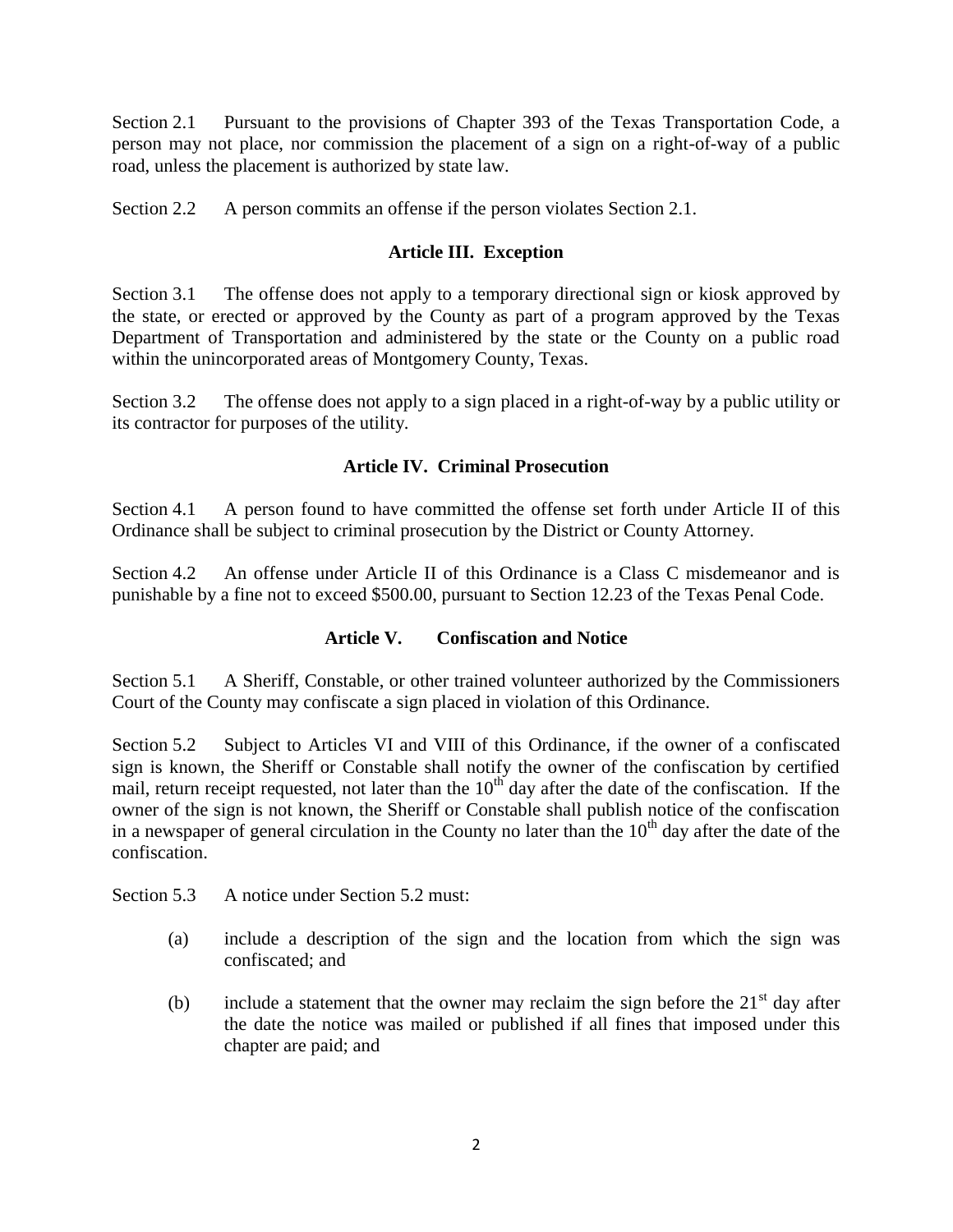(c) state the date, time, and location of the public auction where the sign will be sold if the sign is not reclaimed.

Section 5.4 A notice by publication under Section 5.2 may contain multiple listings of confiscated signs.

## **Article VI. Exemptions from Notice Requirements**

Section 6.1 The Sheriff, Constable, or other trained volunteers authorized by the Commissioners Court of the County may discard a sign of less than \$25.00 in value without giving the notice required in Article V of this Ordinance. Signs deemed to have a value of \$25.00 or less are those signs constructed of paper, cardboard or coroplast (corrugated plastic) and normally used for a temporary purpose. Signs for candidates for elective public office are excluded from this Section 6.1.

Section 6.2 The Commissioners Court of the county has determined that the following types of signs are unlikely to be reclaimed if confiscated, and hereby exempt the following types of signs from the notice requirements of Article V of this Ordinance:

- (a) any yard signs advertising garage sales, the sale of vehicles, the sale of animals, the sale of furniture, electronic equipment or any other household item, or any similar items;
- (b) any signs regarding leisure activities, including but not limited to sporting registration and gym membership;
- (c) any signs advertising real estate development and property sales, including but not limited to real estate for sale by owner or by a licensed real estate agent or brokerage company;
- (d) any signs relating to commercial retail activities; and
- (e) any signs promoting general solicitation.

# **Article VII. Disposition of Confiscated Signs**

Section 7.1 The Sheriff or Constable shall store a confiscated sign exempted from notice pursuant to Section 6.2 of this Ordinance for twenty-one (21) days after the date the sign is confiscated and shall make the sign available for reclamation by the owner. After the  $21<sup>st</sup>$  day, the Sheriff or Constable may discard the sign.

Section 7.2 For those signs not authorized to be automatically discarded or exempted from notice under Article VI of this Ordinance, the Sheriff or Constable may sell the sign at public auction if, before the  $21<sup>st</sup>$  day after the date notice under Section 5.2 of this Ordinance was mailed or published, the sign has not been reclaimed. The Sheriff or Constable shall sell the sign to the highest bidder at the auction.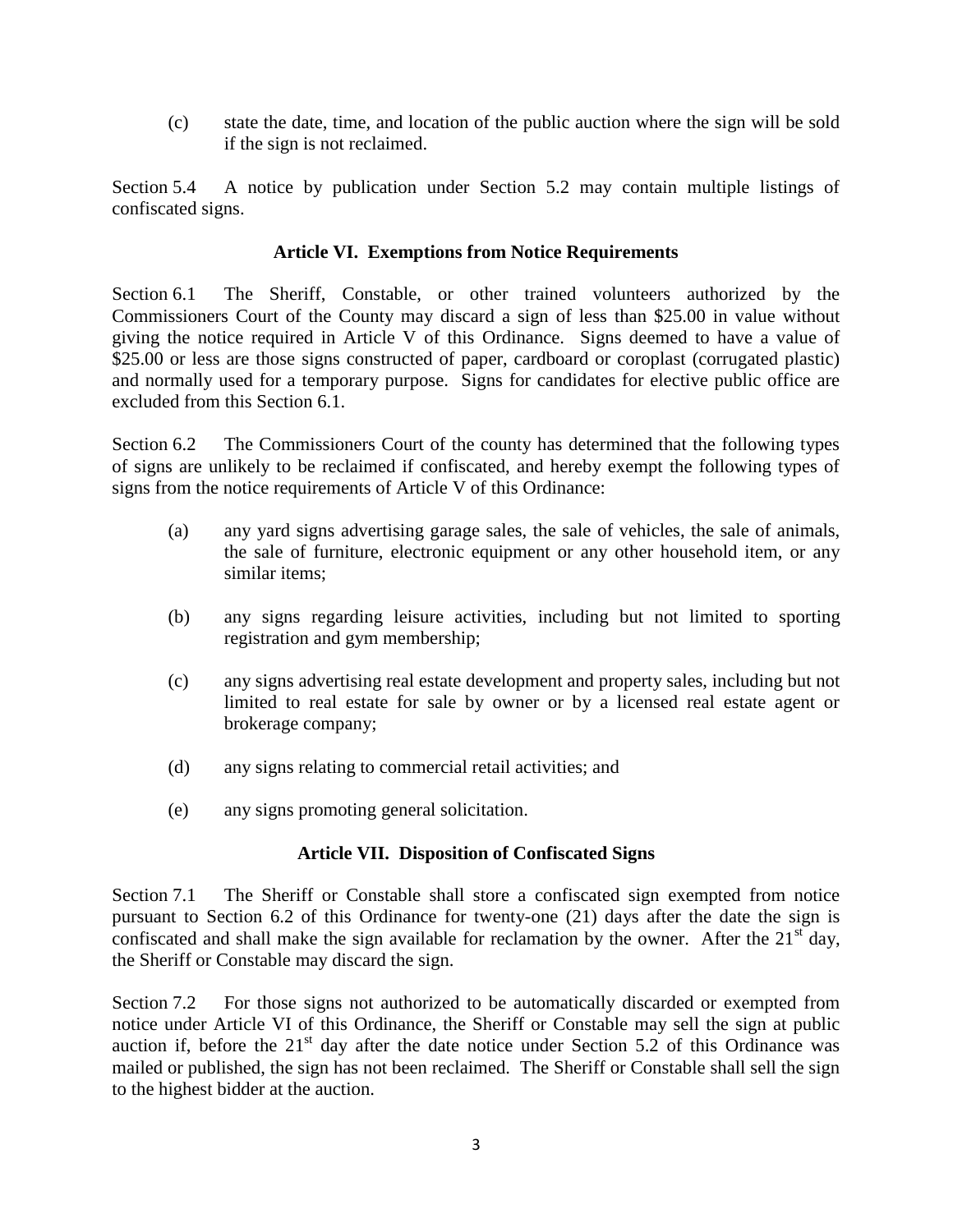Section 7.3 The Sheriff or constable shall remit the proceeds of an auction under Section 7.2 to the county Treasurer for deposit to the credit of a fund in the County treasury designated by the Commissioners Court.

#### **Article VIII. Political Candidate Signs**

Section 8.1 A Sheriff, Constable, or other trained volunteer authorized by the Commissioners Court of the County may confiscate a sign of a political candidate running for an elective public office which is placed in violation of this Ordinance. Trained volunteers shall relinquish confiscated political candidate signs to the Sheriff or Constable for disposition. Upon confiscation or receipt of a confiscated sign, the Sheriff or Constable shall immediately notify the candidate or a representative of the candidate of the sign's confiscation and the political candidate's sign shall be held by the Sheriff or Constable for reclamation by the candidate or a representative of the candidate for twenty-one (21) days after the date the sign is confiscated. After the  $21<sup>st</sup>$  day, if the candidate or a representative of the candidate fails to reclaim the sign, the Sheriff or Constable may discard the sign.

## **Article IX. Trained Volunteers**

Section 9.1 A trained volunteer is a person who has been specifically appointed and approved by the Commissioners Court of the County to assist local officials in the confiscation of signs in accordance with this Ordinance. Trained volunteers must be at least eighteen (18) years of age. Each trained volunteer must execute an acknowledgement of review and receipt of this Ordinance, certify his or her ability to carry out the provisions herein, and receive a certificate of training issued by the County.

Section 9.2 Trained volunteers must strictly comply with Articles V and VI of this Ordinance in confiscating signs. Signs that exceed the \$25.00 value, that are for a candidate for elective public office, or that are not specifically exempt from notice hereunder must be surrendered to the Sheriff or Constable for further handling as provided in Articles V and VII of this Ordinance within twenty-four (24) hours of confiscation. Trained volunteers must submit to the Sheriff or Constable the required information set forth in Section 5.3(a)-(c) of this Ordinance in compliance with the notice requirements.

Section 9.3 Trained volunteers shall be responsible for its (their) own actions and shall assume all risks involved in the confiscation of said signs, hereby releasing the County of all liability.

#### **Article X. Defense**

Section 10.1 It is a defense to prosecution for a violation under this Ordinance if at the time of the alleged violation the defendant is a candidate for an elective public office and the sign is placed:

(a) by a person other than the candidate; and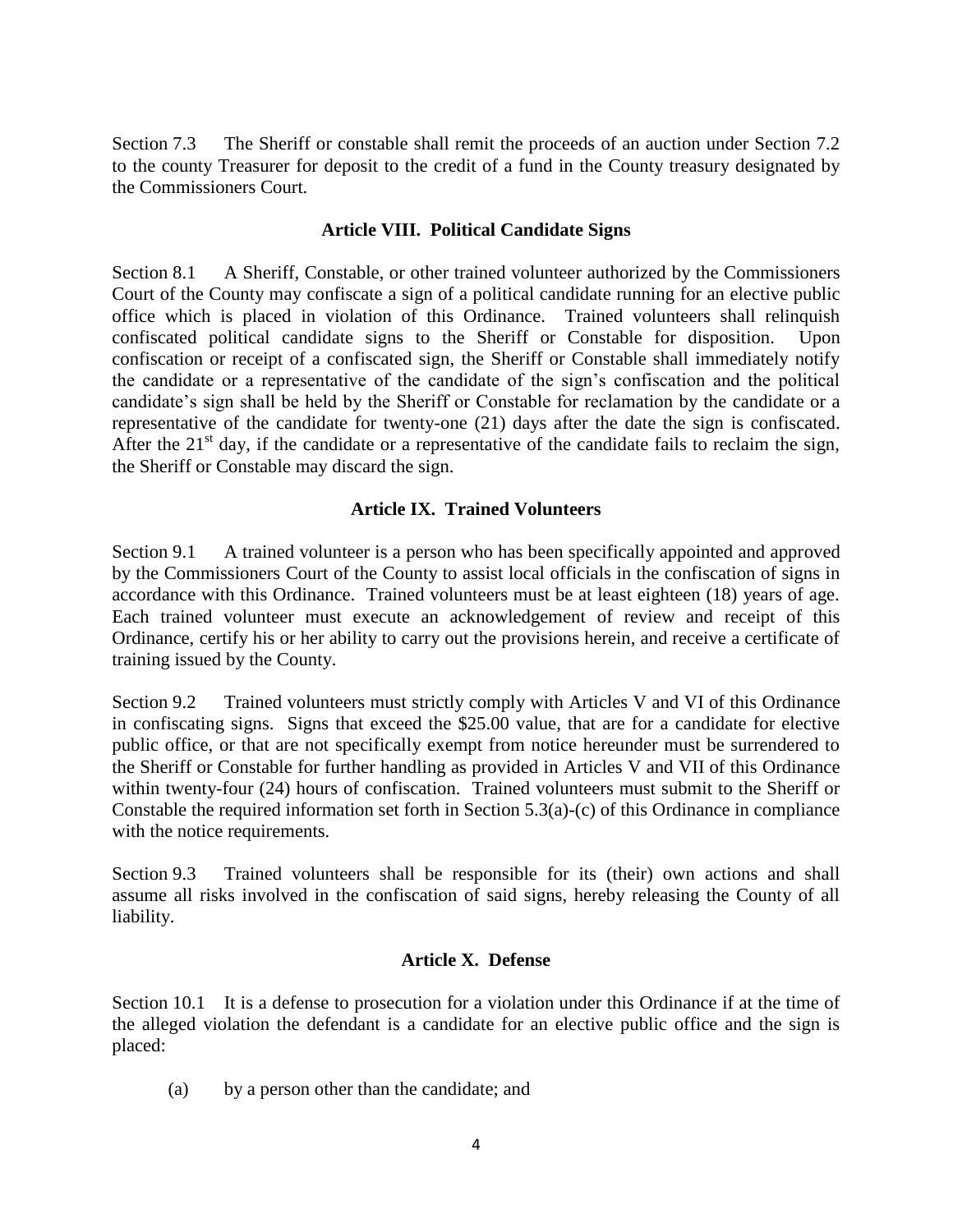(b) in connection with a campaign for an elective public office by the candidate.

## **Article XI. Effective Date**

Section 11.1 The effective date of this Ordinance shall be October 8, 2007.

#### **Article XII. General Provisions**

Section 12.1 All ordinances or parts of ordinances inconsistent with the terms of this Ordinance are hereby repealed; provided, however, that such repeal shall be only to the extent of such inconsistency of other ordinances regulating and governing the subject matter covered by this Ordinance.

Section 12.2 If any provision, section, exception, subsections paragraph, sentence, clause or phrase of this Ordinance, or the application of same to any person or set of circumstances, shall for any reason be held unconstitutional, void or invalid, such provisions(s) of this Ordinance or its (their) application to other sets of circumstances are declared to be severable.